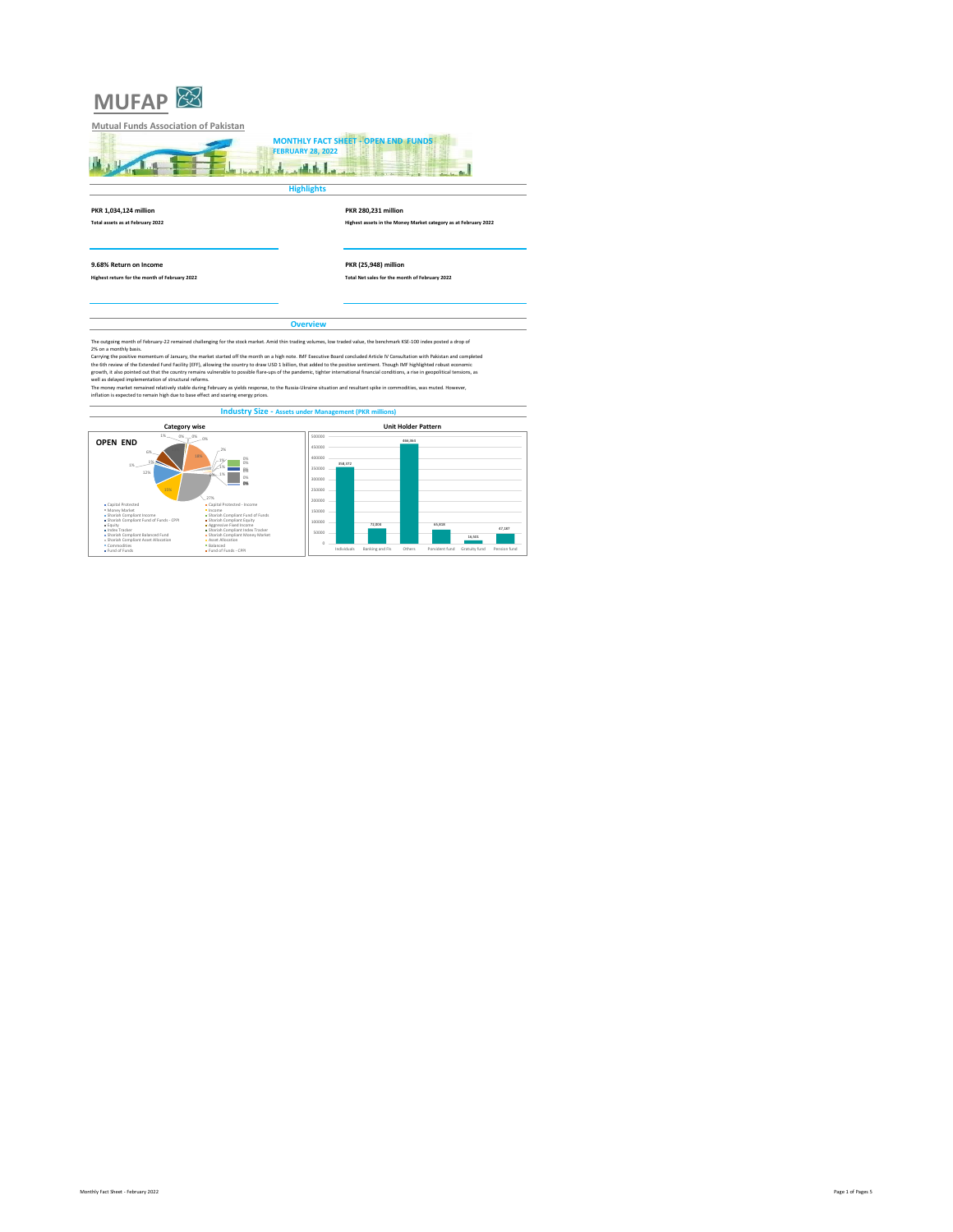

**Return (Monthly - %) \***

| Category                                     | February'22 | January'22 |
|----------------------------------------------|-------------|------------|
|                                              |             |            |
| <b>Money Market</b>                          | 965%        | 10.59%     |
| Income                                       | 968%        | 10 34%     |
| Eauity                                       | $-1.22%$    | $-1.41%$   |
| <b>Capital Protected</b>                     | 0.73%       | 0.86%      |
| Capital Protected - Income                   | 8.07%       | 9.67%      |
| Fund of Funds - CPPI                         | 0.27%       | 0.37%      |
| <b>Aggressive Fixed Income</b>               | 9 28%       | 9.63%      |
| <b>Balanced</b>                              | $-1.40%$    | 1 1 6%     |
| <b>Asset Allocation</b>                      | $-1.04%$    | 0.93%      |
| <b>Fund of Funds</b>                         | $-0.95%$    | 0.90%      |
| <b>Index Tracker</b>                         | $-2.02%$    | 1.65%      |
| <b>Shariah Compliant Money Market</b>        | 9 40%       | 9.60%      |
| Shariah Compliant Income                     | 8.60%       | 9 1 5%     |
| <b>Shariah Compliant Equity</b>              | $-1.58%$    | 0.33%      |
| Shariah Compliant Capital Protected Fund     | n nnss      | 0.00%      |
| Shariah Compliant Fund of Funds - CPPI       | $-1.08%$    | 1.20%      |
| Shariah Compliant Aggressive Fixed Income    | 7 7 7 %     | 9.05%      |
| Shariah Compliant Balanced Fund              | $-0.52%$    | 0.84%      |
| <b>Shariah Compliant Asset Allocation</b>    | $-0.35%$    | 0.80%      |
| Shariah Compliant Fund of Funds              | $-0.65%$    | 0.78%      |
| Shariah Compliant Index Tracker              | $-2.08%$    | 2.57%      |
| <b>Shariah Compliant Commodities</b>         | 4 80%       | $-1.73%$   |
| Shariah Compliant Fund of Funds - Income     | 8.34%       | 8.96%      |
| Shariah Compliant Capital Protected - Income | 8 1 8%      | 6.97%      |

**\* Based on weighted average return of industry**

 **Net Sales (PKR millions)**

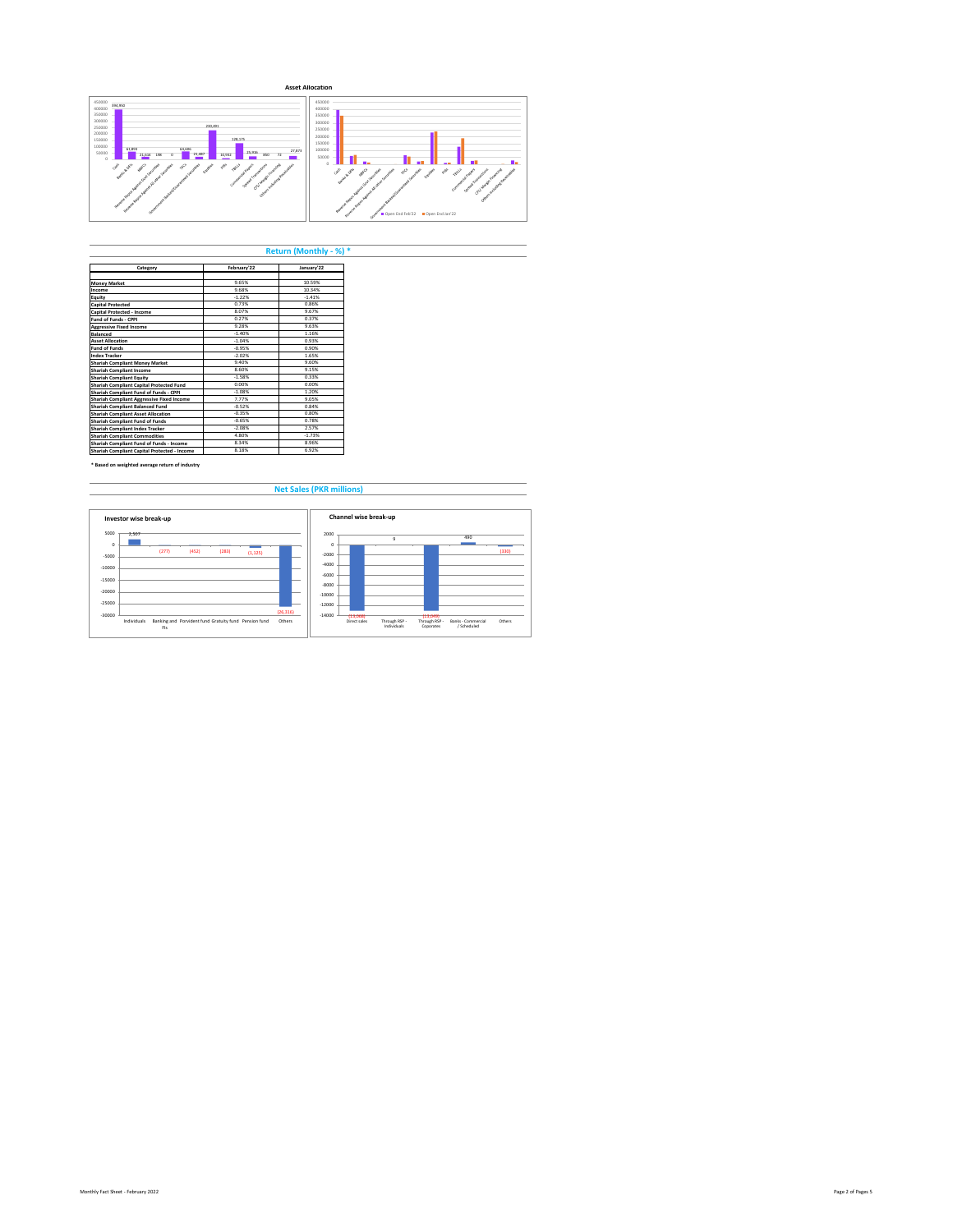

## **Mutual Funds Association of Pakistan**

| <b>MONTHLY FACT SHEET - PENSION FUNDS</b> |
|-------------------------------------------|
| <b>FEBRUARY 28, 2022</b>                  |
|                                           |
|                                           |

**Highlights** 

| PKR 39,286 million |  |  |
|--------------------|--|--|
|                    |  |  |

**PKR 39,286 million PKR 9,975 million**

**Total assets as at February 2022 Highest assets in the Shariah Equity sub fund category of funds as at February 2022**

**10.08 % Return on Commodity sub fund PKR 217 million**

**Highest return for the month of February 2022 Total Net sales for the month of February 2022**

**Overview**

The outgoing month of February-22 remained challenging for the stock market. Amid thin trading volumes, low traded value, the benchmark KSE-100 index posted a drop of 2% on a monthly basis.

Carrying the positive momentum of January, the market started off the month on a high note. IMF Executive Board concluded Article IV Consultation with Pakistan and completed<br>the 6th review of the Extended Fund Facility (EF growth, it also pointed out that the country remains vulnerable to possible flare-ups of the pandemic, tighter international financial conditions, a rise in geopolitical tensions, as well as delayed implementation of structural reforms.

The money market remained relatively stable during February as yields response, to the Russia-Ukraine situation and resultant spike in commodities, was muted. However, inflation is expected to remain high due to base effect and soaring energy prices.

## **Industry Size - Assets under Management (PKR millions)**



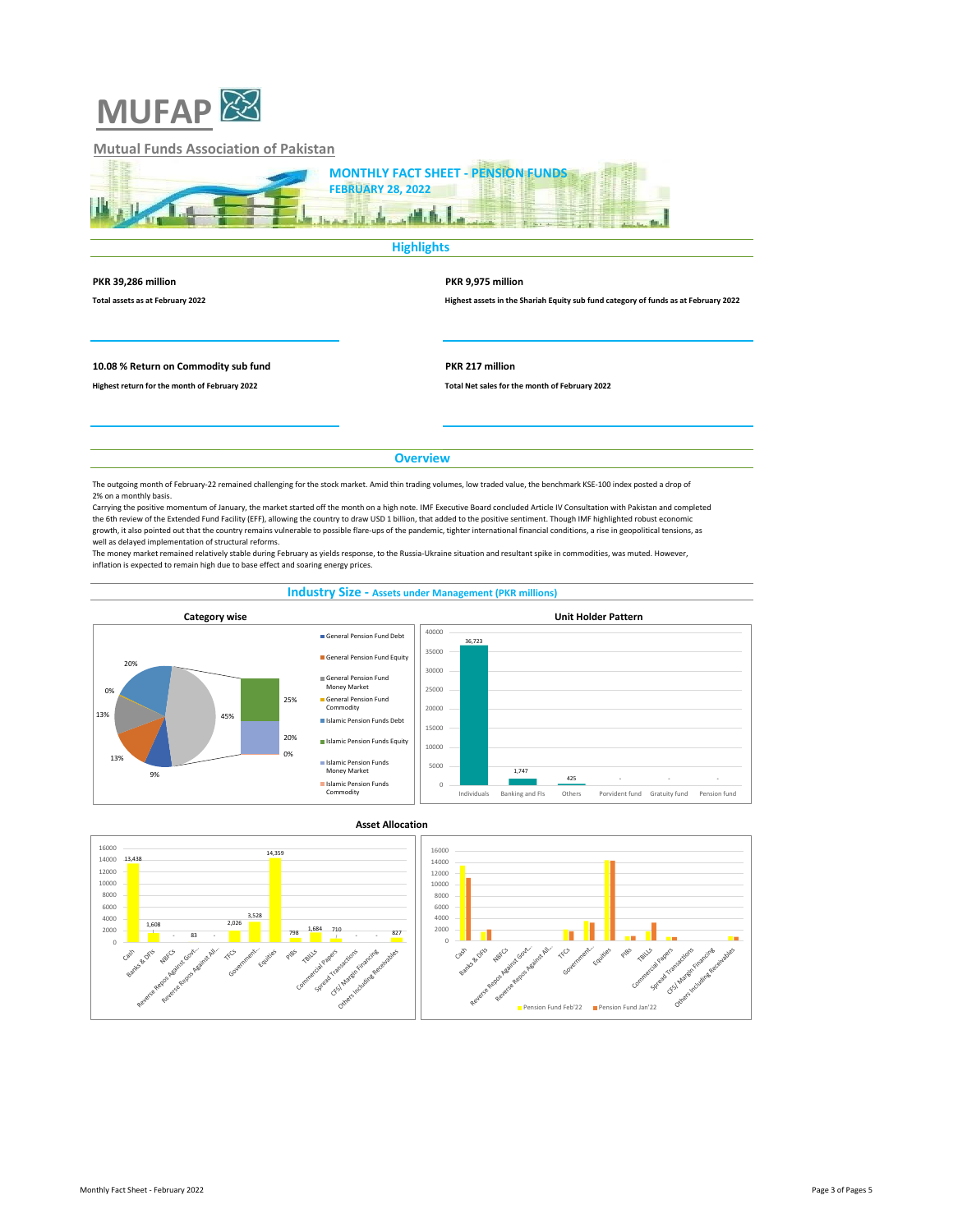# **Return (Monthly - %) \***

| <b>Pension Funds</b>        | February'22 | January'22 |  |
|-----------------------------|-------------|------------|--|
|                             |             |            |  |
| <b>General Pension Fund</b> | 25.40%      | 26.63%     |  |
| <b>Islamic Pension Fund</b> | 19.40%      | 17.17%     |  |

**\* Based on weighted average return of industry**